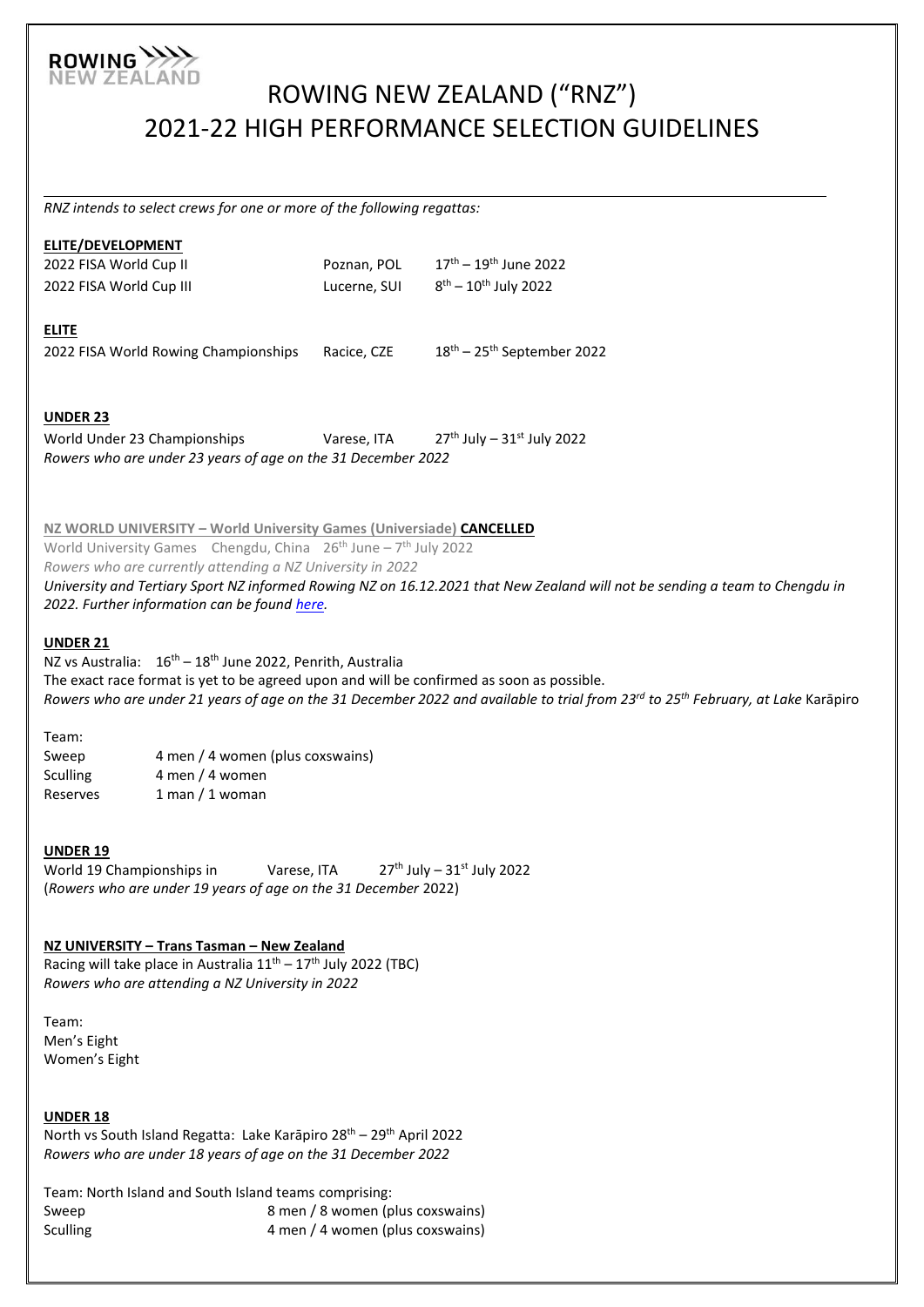#### **1. ELITE/UNDER 23 SELECTION TRIAL DATES**

**i. ELITE SELECTION TRIAL 1 (World Cups) th March 2022, Lake Karāpiro** A Final World Championship Trial maybe held for some crews post World Cup 3

ii. **UNDER 23 SELECTION TRIAL 21 st to 25th February 2022, Lake Karāpiro**

## **2. HOW TO QUALIFY FOR A SELECTION TRIAL**

#### **SUMMER SQUAD/ELITE DEVELOPMENT ATHLETES**

- 2.1 All Athletes selected into the Summer Squad/Elite Development Squad shall be eligible for Elite Selection Trial or Under 23 Selection Trial (under the age group rules) providing they shall have:
	- I. Completed a 5km and 2km erg test within the timeframes set out below, in the presence of an RNZ Ergometer Tester (except with leave of the RNZ General Manager Performance in the event of injury, bereavement or the like).

| 2021 – Ergometer 5km Test | Completed before December 12 <sup>th</sup> 2021 (Scores to RNZ)    |
|---------------------------|--------------------------------------------------------------------|
| 2022 - Ergometer 2km Test | Completed between $24^{th} - 30^{th}$ January 2022 (Scores to RNZ) |

II. Participated in the National Small Boat Regatta (except with leave of the RNZ General Manager Performance in the event of injury, bereavement, or the like).

*National Small Boat Regatta* North Island Club Champs, Lake Karāpiro 28<sup>th</sup> to 31<sup>st</sup> January 2022

- 2.2 Subject to compliance with the pre-requisites set out above, Summer Squad & Elite Development Athletes may gain selection for Elite or Under 23 Trials by:
	- a) Invitation of the RNZ Selection Panel; or by
	- b) Achieving or bettering at least one of the following standards:
		- i. 2km Ergometer (to be verified by RNZ Ergometer Tester)

U23 Men & Women U22 1x or 2-

|      | Men Elite                                         | 5:49                                                                                                                           |                 |  |
|------|---------------------------------------------------|--------------------------------------------------------------------------------------------------------------------------------|-----------------|--|
|      | Men Lwt Elite                                     | 6:13                                                                                                                           |                 |  |
|      | Men Under 23                                      | 5:55                                                                                                                           |                 |  |
|      | Women Elite                                       | 6:43                                                                                                                           |                 |  |
|      | Women Lwt Elite                                   | 7:10                                                                                                                           |                 |  |
|      | Women Under 23                                    | 6:51                                                                                                                           |                 |  |
|      | Lightweights Weight Requirement                   |                                                                                                                                |                 |  |
|      | January 2k                                        | Below 61kg Women, 74kg Men                                                                                                     |                 |  |
|      | Elite Trials                                      | Below 60kg Women, 73kg Men                                                                                                     |                 |  |
| ii.  | Performances in National Small Boat Races (2000m) |                                                                                                                                |                 |  |
|      | Men and Women                                     | open 1x, or 2-                                                                                                                 | 1 <sup>st</sup> |  |
| III. |                                                   | Performances at the Rocket Foods New Zealand Rowing Championships (2000m) - 15 <sup>th</sup> to 19 <sup>th</sup> February 2022 |                 |  |
|      | Elite Men & Women                                 | Premier 1x, 2-                                                                                                                 | 1 <sup>st</sup> |  |

1<sup>st</sup>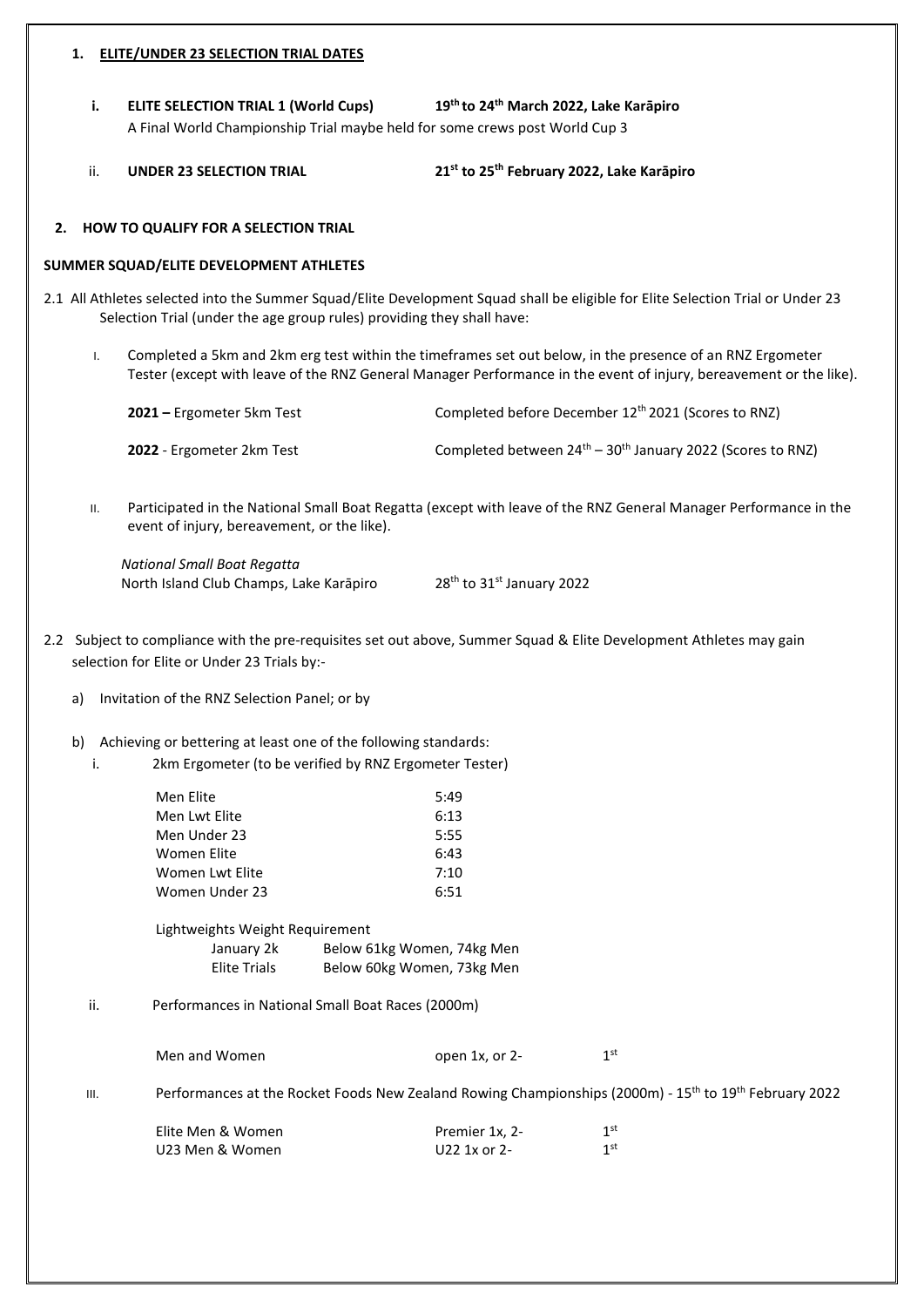| <b>CLUB ELITE ATHLETES</b><br>2.3                                                                                                       | May gain selection for Elite & U23 Trials by invitation by the RNZ Selection Panel                                                                                                                                           |                                                                                       |                                                                                                                                                                                                                                                  |  |  |  |
|-----------------------------------------------------------------------------------------------------------------------------------------|------------------------------------------------------------------------------------------------------------------------------------------------------------------------------------------------------------------------------|---------------------------------------------------------------------------------------|--------------------------------------------------------------------------------------------------------------------------------------------------------------------------------------------------------------------------------------------------|--|--|--|
| <b>USA BASED ATHLETES</b>                                                                                                               |                                                                                                                                                                                                                              |                                                                                       |                                                                                                                                                                                                                                                  |  |  |  |
| 2.33                                                                                                                                    | To be considered for a NZ Squad (Elite & U23), US Based athletes are to                                                                                                                                                      |                                                                                       |                                                                                                                                                                                                                                                  |  |  |  |
|                                                                                                                                         | Complete a 5km or 6km Erg<br>1)<br>Complete a 2km Erg<br>2)<br>3)                                                                                                                                                            | Race in Xmas Regatta (1x, 2-, 2x) and/or attend the U23 Development Camp*             | Before 12 <sup>th</sup> December 2021 (Scores to RNZ)<br>24 <sup>th</sup> - 30 <sup>th</sup> January 2022 (Scores to RNZ)                                                                                                                        |  |  |  |
|                                                                                                                                         |                                                                                                                                                                                                                              |                                                                                       | *This is not a requirement 2022 due to covid & MIQ restrictions                                                                                                                                                                                  |  |  |  |
|                                                                                                                                         | U23 Athletes must also have nominated via the RNZ Nomination Form                                                                                                                                                            |                                                                                       |                                                                                                                                                                                                                                                  |  |  |  |
| NATIONAL PATHWAY ATHLETES<br>2.4<br>2.5                                                                                                 |                                                                                                                                                                                                                              |                                                                                       | National Pathway Athletes will be eligible for Elite trials at the sole discretion of the RNZ Selection Panel (see 2.3).<br>All Athletes selected into the National Pathway that have completed the online nomination form shall be eligible for |  |  |  |
|                                                                                                                                         | Under 23 Selection Trial (under the age group rules) providing they shall have:                                                                                                                                              |                                                                                       |                                                                                                                                                                                                                                                  |  |  |  |
| IV.                                                                                                                                     | Completed a 5km and 2km erg test within the timeframes set out below, in the presence of an RNZ Ergometer<br>Tester (except with leave of the RNZ Athlete Development Lead in the event of injury, bereavement or the like). |                                                                                       |                                                                                                                                                                                                                                                  |  |  |  |
|                                                                                                                                         | 2021 - Ergometer 5km Test                                                                                                                                                                                                    |                                                                                       | Completed before 12 <sup>th</sup> December 2021 (Scores to RNZ)                                                                                                                                                                                  |  |  |  |
|                                                                                                                                         | 2022 - Ergometer 2km Test                                                                                                                                                                                                    |                                                                                       | Completed between 24 <sup>th</sup> – 30 <sup>th</sup> January (Scores to RNZ)                                                                                                                                                                    |  |  |  |
| V.                                                                                                                                      | the event of injury, bereavement, or the like).                                                                                                                                                                              |                                                                                       | Participated in one of the National Small Boat Regatta's (except with leave of the RNZ Athlete Development Lead in                                                                                                                               |  |  |  |
| National Small Boat Regatta                                                                                                             | 2. North Is, North Is Champs, Karāpiro<br>3. South Is, South Is Champs, Twizel                                                                                                                                               | $28th - 31st$ January – Boats open $1x/2$ -<br>29th - 30th January - Boats open 1x/2- |                                                                                                                                                                                                                                                  |  |  |  |
| Trials by:-                                                                                                                             |                                                                                                                                                                                                                              |                                                                                       | 2.6 Subject to compliance with the pre-requisites set out above, National Pathway Athletes may gain selection for Under 23                                                                                                                       |  |  |  |
| a)                                                                                                                                      | Invitation of the RNZ Selection Panel; or by                                                                                                                                                                                 |                                                                                       |                                                                                                                                                                                                                                                  |  |  |  |
| Achieving or bettering at least one of the following standards:<br>b)<br>2Km Ergometer (to be verified by RNZ Ergometer Tester)<br>iii. |                                                                                                                                                                                                                              |                                                                                       |                                                                                                                                                                                                                                                  |  |  |  |
| Men Under 23<br>Women Under 23                                                                                                          |                                                                                                                                                                                                                              | 5:55<br>(min:secs)<br>6:51<br>(min:secs)                                              |                                                                                                                                                                                                                                                  |  |  |  |
| iv.                                                                                                                                     | Performances in National Small Boat Races (2000m)                                                                                                                                                                            |                                                                                       |                                                                                                                                                                                                                                                  |  |  |  |
| Men and Women                                                                                                                           |                                                                                                                                                                                                                              | open 1x, or 2-                                                                        | 1 <sup>st</sup>                                                                                                                                                                                                                                  |  |  |  |
| VI.                                                                                                                                     |                                                                                                                                                                                                                              |                                                                                       | Performances at the Rocket Foods New Zealand Rowing Championships (2000m) - 15 <sup>th</sup> to 19 <sup>th</sup> February 2022                                                                                                                   |  |  |  |
|                                                                                                                                         | U23 Men & Women                                                                                                                                                                                                              | U22 1x or 2-                                                                          | 1 <sup>st</sup>                                                                                                                                                                                                                                  |  |  |  |

## **NON-NATIONAL PATHWAY ATHLETES**

2.6 Non-National Pathway Athletes may gain selection for an Under 23 Selection Trial by invitation at the sole discretion of the RNZ Selection Panel.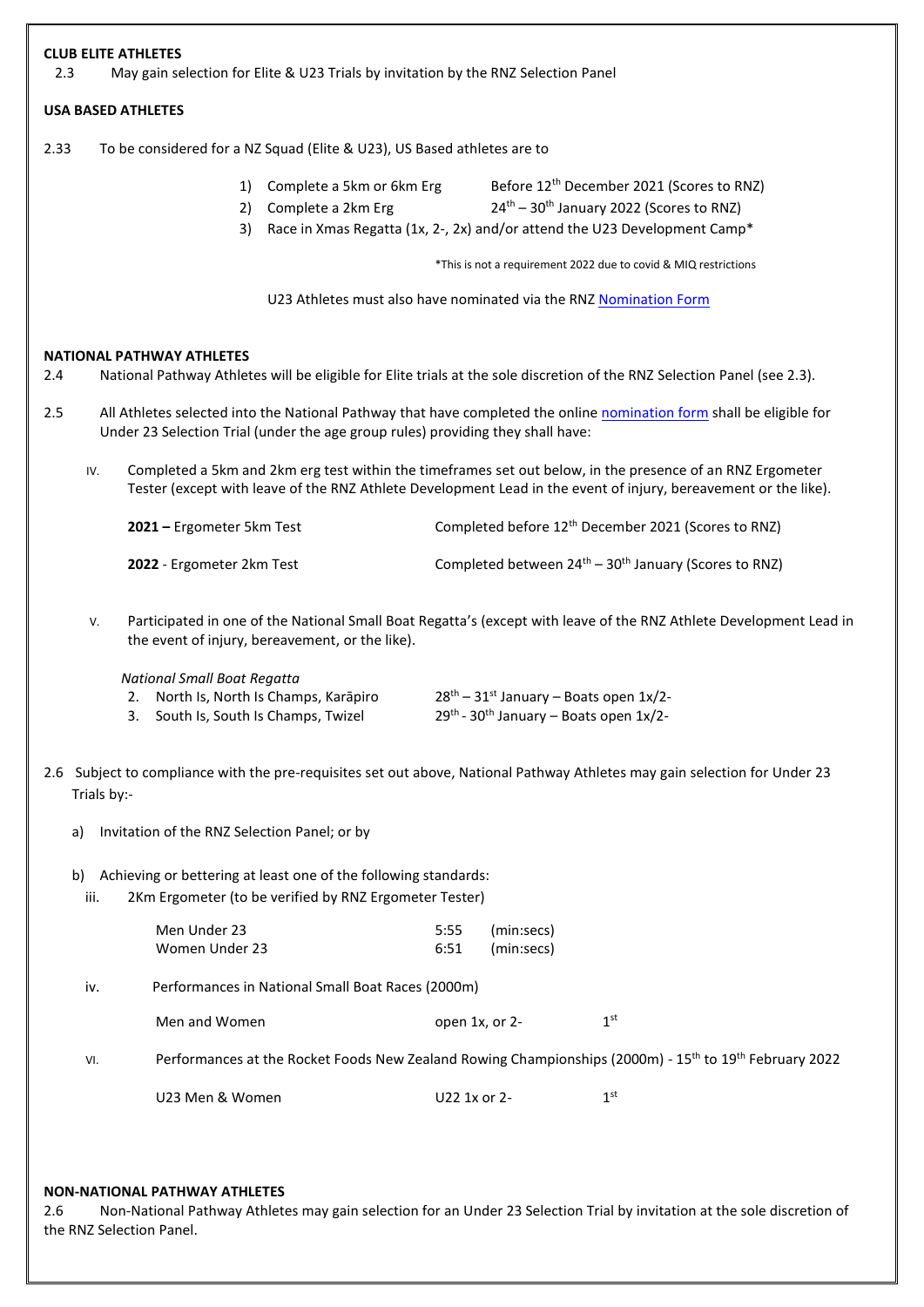## **NZ UNIVERSITY – WORLD UNIVERSITY GAMES (UNIVERSIADE) TEAM SELECTION PROCESS**

## **4. SELECTION TRIAL 23rd to 25th February 2022, Lake Karāpiro**

## **5. HOW TO QUALIFY FOR A SELECTION TRIAL**

4.1 In order to be eligible for a selection trial:

- 1. Athletes must hold a current NZ Passport and;
- 2. Must be at least 18 and no older than 25 years of age on 31 December 2022
- 3. Must be studying towards a degree or diploma in 2022, or obtained a degree/diploma in 2021 from a NZ University
- 4. Complete the RNZ online *nomination form* no later than 9<sup>th</sup> January 2022 (except with leave of RNZ Athlete Development Lead)
- 5. Completed a 2km ergometer test in the time frames set out below (except with leave of the RNZ Athlete Development Lead in the event of injury, bereavement, or the like).
- 6. Selection will be determined by performance at the selection trial in accordance with the RNZ selection policy and will include a 2km ergometer test and seat racing and will be at the sole discretion of the RNZ NZ University selection panel.
- NB. To be considered valid, an ergometer test must be completed in the period 1<sup>st</sup> January to 11<sup>th</sup> February 2022 and validated by *the senior coach at the athlete's club.*

#### **U21 SELECTION PROCESS**

**6. SELECTION TRIAL 23rd to 27th February 2022, Lake Karāpiro**

## **7. HOW TO QUALIFY FOR A SELECTION TRIAL**

- 6.1 In order to be eligible for a selection trial:
	- 1. Athletes must hold a current NZ Passport and;
	- 2. Must be 20 years or under as at 31 December 2022
	- 3. Complete the RNZ online [nomination form](https://www.surveymonkey.com/r/9YQQ5R2) no later than 9<sup>th</sup> January 2022 (except with leave of RNZ Athlete Development Lead)
	- 4. Completed a 2km ergometer test in the time frames set out below (except with leave of the RNZ Athlete Development Lead in the event of injury, bereavement, or the like).
	- 5. Selection will be determined by performance at the selection trial in accordance with the RNZ selection policy and will include a 2km ergometer test and seat racing and will be at the sole discretion of the RNZ U21 selection panel.
- NB. To be considered valid, an ergometer test must be completed in the period 1<sup>st</sup> January to 11<sup>th</sup> February 2022 and validated by *the senior coach at the athlete's club.*

## **U19 SELECTION PROCESS**

**8. SELECTION TRIAL 23rd to 29th April 2022, Lake Karāpiro**

## **9. HOW TO QUALIFY FOR A SELECTION TRIAL**

8.1 In order to be eligible for a selection trial:

- 1. Athletes must hold a current NZ Passport and;
- 2. Complete the RNZ online [nomination form](https://www.surveymonkey.com/r/F326273) no later than 28<sup>th</sup> February 2022 (except with leave of RNZ Athlete Development Lead)
- 3. Completed a 2km ergometer test and 5km or 30min ergometer test in the time frames set out below (except with leave of the RNZ Athlete Development Lead in the event of injury, bereavement, or the like).
- 4. Selection will be determined by performance at the selection trial in accordance with the RNZ selection policy and will include a 2km ergometer test and seat racing and will be at the sole discretion of the RNZ U19 selection panel.
- *NB. To be considered valid, an ergometer test must be completed in the period 11th October to 15th November 2021 (5km non*rate capped or 30 min rate 20) and 1<sup>st</sup> January to 28<sup>th</sup> February 2022 *(2km) and validated by the senior coach at the athlete's club or school.*